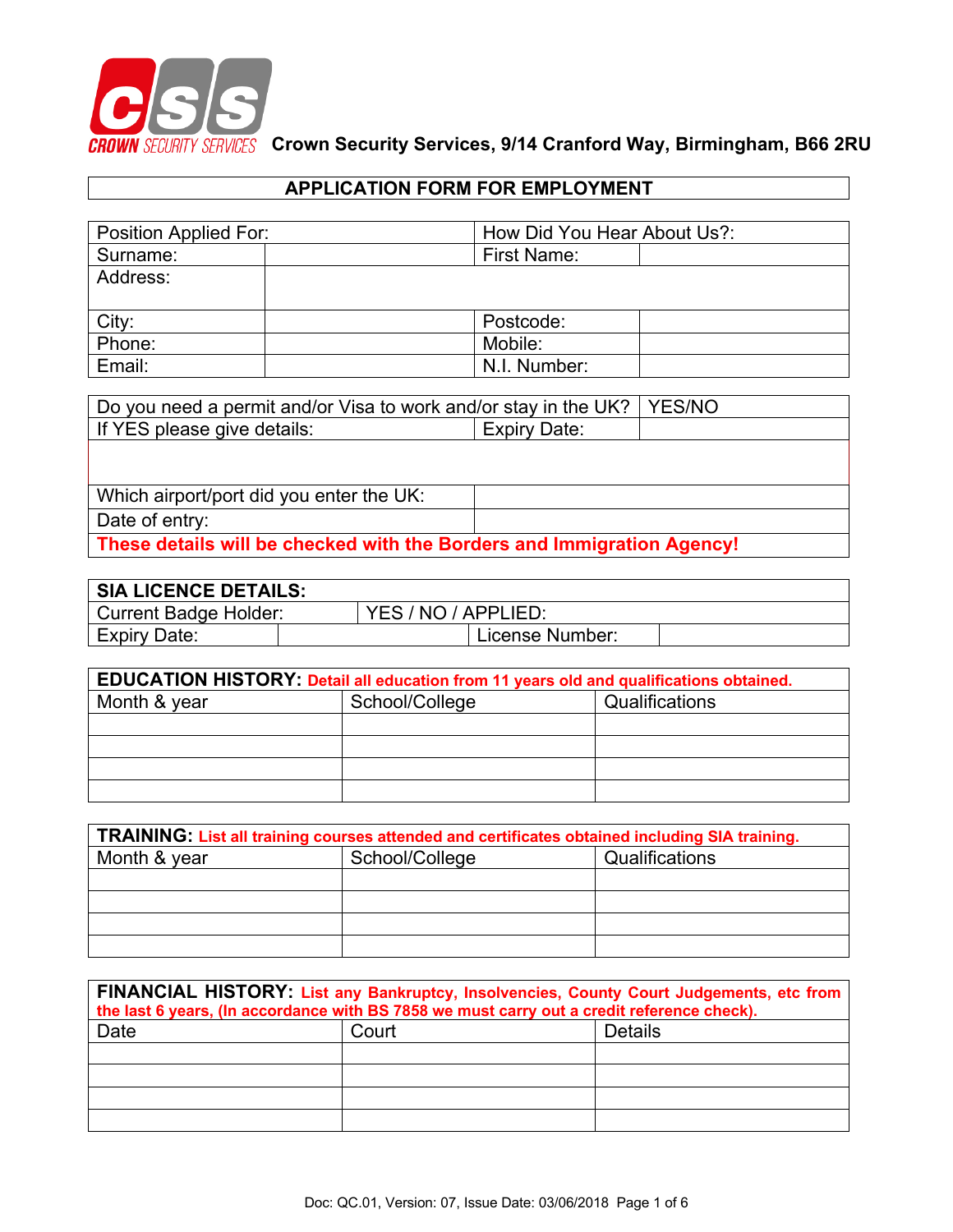

**Previous History: Please record your previous history below. We must have minimum 5 years history (or to school leaving age) before we can consider employment. Please include details of any periods of unemployment, self employment, sickness, travel, gap years or other activity.**

**Start with Current/Most Recent First and continue on a separate page if necessary.**

| <b>Start</b><br>Month/<br>Year | <b>Finish</b><br>Month/<br>Year | <b>Name and Address of Employer</b>                         |                                            | <b>What were</b><br>you doing |
|--------------------------------|---------------------------------|-------------------------------------------------------------|--------------------------------------------|-------------------------------|
| 1                              |                                 |                                                             |                                            |                               |
| <b>Contact Name:</b>           |                                 |                                                             | Notice required and/or reason for leaving: |                               |
| <b>Contact Number:</b>         |                                 |                                                             |                                            |                               |
| <b>Email Address:</b>          |                                 |                                                             |                                            |                               |
| $\mathbf{2}$                   |                                 |                                                             |                                            |                               |
| <b>Contact Name:</b>           |                                 |                                                             | <b>Reason for</b><br>Leaving:              |                               |
| <b>Contact Number:</b>         |                                 |                                                             |                                            |                               |
| <b>Email Address:</b>          |                                 |                                                             |                                            |                               |
| $\mathbf{3}$                   |                                 |                                                             |                                            |                               |
| <b>Contact Name:</b>           |                                 |                                                             | <b>Reason for</b>                          |                               |
| <b>Contact Number:</b>         |                                 |                                                             | Leaving:                                   |                               |
| <b>Email Address:</b>          |                                 |                                                             |                                            |                               |
| 4                              |                                 |                                                             |                                            |                               |
| <b>Contact Name:</b>           |                                 |                                                             | <b>Reason for</b><br>Leaving:              |                               |
| <b>Contact Number:</b>         |                                 |                                                             |                                            |                               |
| <b>Email Address:</b>          |                                 |                                                             |                                            |                               |
| 5                              |                                 |                                                             |                                            |                               |
| <b>Contact Name:</b>           |                                 |                                                             | <b>Reason for</b><br>Leaving:              |                               |
| <b>Contact Number:</b>         |                                 |                                                             |                                            |                               |
| <b>Email Address:</b>          |                                 |                                                             |                                            |                               |
|                                |                                 | Please use a separate sheet if necessary and sign and date. |                                            |                               |

Doc: QC.01, Version: 07, Issue Date: 03/06/2018 Page 2 of 6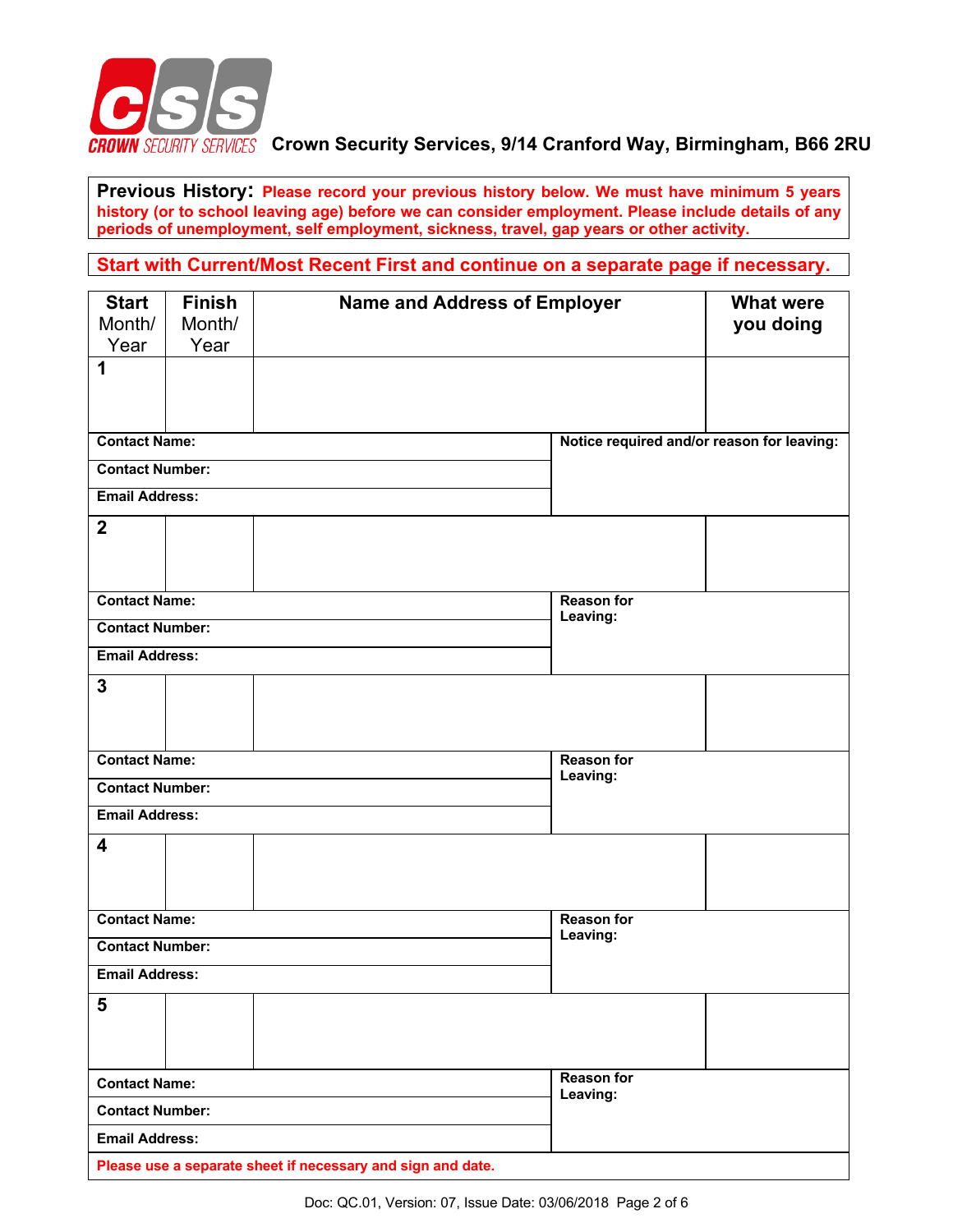

#### **APPLICANT SCREENING**

**All applications will be fully screened prior to full employment. Failure to provide relevant and accurate information or if supplied information is unsatisfactory may result in rejection of your application without notice and termination of any provisional employment. This is in accordance with BS 7858 YOU MUST THEREFORE SUPPLY ALL THE INFORMATION REQUIRED**

#### **Character References**

| Before we can proceed with your application we require 2character referees from persons not related to<br>you, not living at your address and known to you for at least 2 years. Supply the information below and we<br>will write to them. |                              |  |
|---------------------------------------------------------------------------------------------------------------------------------------------------------------------------------------------------------------------------------------------|------------------------------|--|
| Name:                                                                                                                                                                                                                                       | Name:                        |  |
| Address:                                                                                                                                                                                                                                    | Address:                     |  |
| Telephone:                                                                                                                                                                                                                                  | Telephone:                   |  |
| Specific dates known to you:                                                                                                                                                                                                                | Specific dates known to you: |  |
| Relationship to you:                                                                                                                                                                                                                        | Relationship to you:         |  |
| Email:                                                                                                                                                                                                                                      | Email:                       |  |

# **Other Employment**

Please list all other employment you would continue to do if you were successful in obtaining employment:

#### **Leisure**

**Please list your leisure/hobbies and to what level you pursue them:**

# **Criminal Record**

**State any criminal convictions (subject to Rehabilitation of Offenders Act 1974). If none state NONE:**

**You must not leave this box blank.**

**Please give details of any holiday commitments already booked or planned:**

Date: Period:

# **Transport**

| Do you have access to<br>vour own transport?               | <b>Vehicle Type:</b>           |
|------------------------------------------------------------|--------------------------------|
| How many years have<br>$\mid$ you held a full licence for: | License Type: Full/Provisional |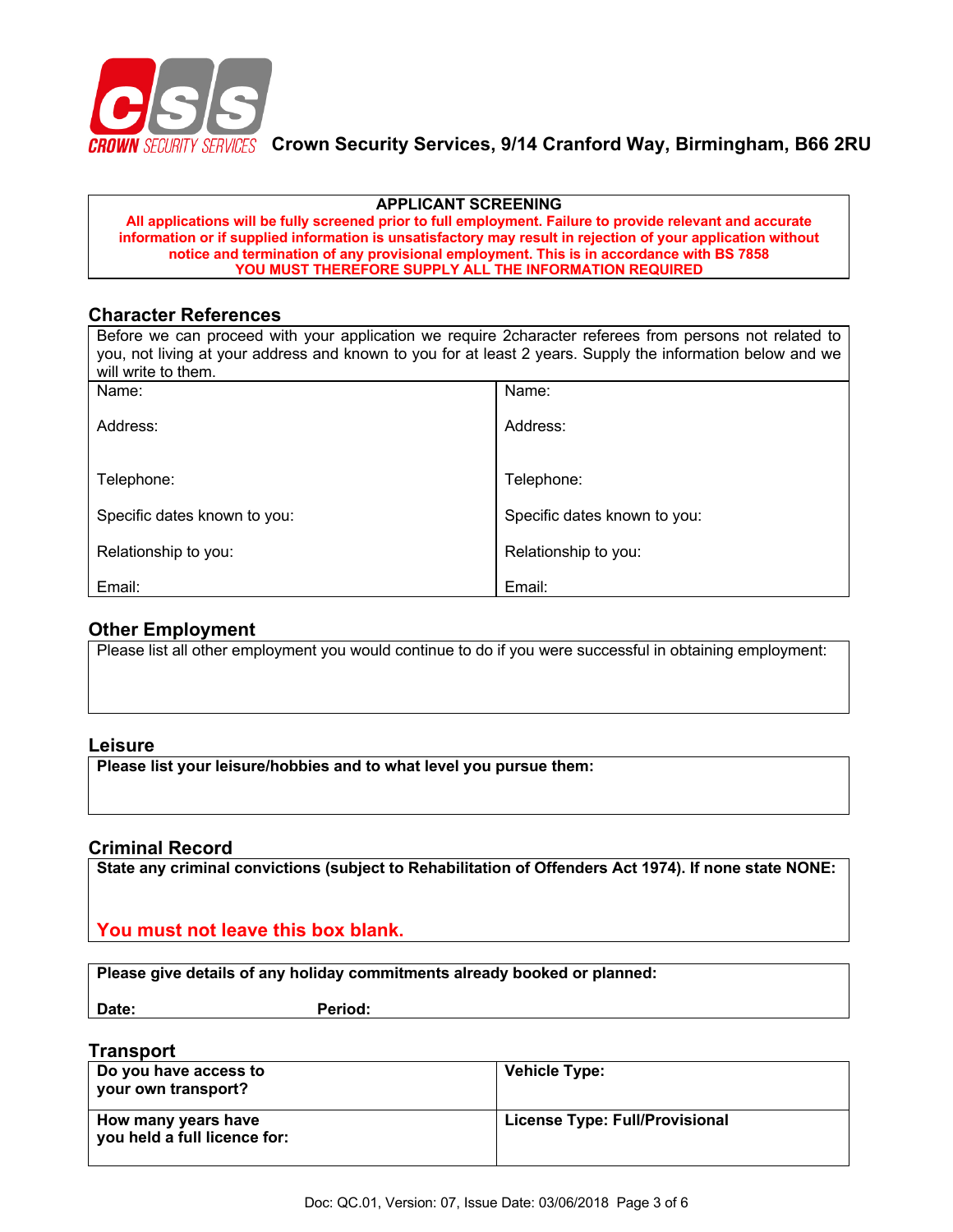

| Physical Specification: The following section describes the physical attributes you will need to possess |  |
|----------------------------------------------------------------------------------------------------------|--|
| to fulfil the role of a Security Officer                                                                 |  |

| <b>Necessary Attributes</b>                         | Details of any adjustments you would require us to<br>make |
|-----------------------------------------------------|------------------------------------------------------------|
| Security Officers need to be agile and possess      |                                                            |
| reasonable fitness levels to enable them to carry   |                                                            |
| out Day and Night foot patrols over uneven          |                                                            |
| terrain.                                            |                                                            |
| Security Officers may need to recognise various     |                                                            |
| colours and shades. As reports need to specify      |                                                            |
| specifics colours of vehicles and clothing etc.     |                                                            |
| Security Officers work in varied environments       |                                                            |
| including strobe lighting therefore allergies or    |                                                            |
| issues in respect of this need to be known.         |                                                            |
| Security Officers work for long periods as Lone     |                                                            |
| Workers with telephone support only. This can       |                                                            |
| cause anxiety and stress in some scenarios.         |                                                            |
| Security Officers may face stressful situations and |                                                            |
| or incidents therefore ability to remain calm and   |                                                            |
| alert are fundamental                               |                                                            |
| A Security Officers sensory awareness is vital to   |                                                            |
| the safety of oneself and to others. Therefore:     |                                                            |
| Sight, Smell and Hearing integrity is important.    |                                                            |
| Security Officers routines are often irregular      |                                                            |
| therefore this may impact on any time specific      |                                                            |
| medication or treatments.                           |                                                            |
| المرمث بطاعين والمسالمان بمسمر مة اممةكا<br>ML.     |                                                            |

**We are committed to providing Equality in all aspects of our employment process so please list any adjustments in the right-hand column or in a separate attached covering letter that you require us to adopt that would enable you to carry out your duties as safely as possible. We shall not use this information in any decision-making process in relation to your application.** 

┑

# **General**

**Uniform: To allow us to order you a uniform please supply the following measurements:**

| $Check =$              | Waist $=$                                             | Inside $leg =$                                                | $Shift =$                                                                                 |
|------------------------|-------------------------------------------------------|---------------------------------------------------------------|-------------------------------------------------------------------------------------------|
|                        |                                                       |                                                               |                                                                                           |
|                        |                                                       | Please give details of any days/hours/shifts you CANNOT work: |                                                                                           |
|                        |                                                       |                                                               |                                                                                           |
| <b>Reason</b>          |                                                       |                                                               |                                                                                           |
|                        |                                                       |                                                               |                                                                                           |
|                        |                                                       |                                                               | Bank Account Details (This can be provided upon commencement of employment if preferred): |
| <b>Account Name:</b>   | <b>Sort Code:</b>                                     |                                                               | <b>Account Number:</b>                                                                    |
| <b>Branch Address:</b> |                                                       |                                                               |                                                                                           |
|                        |                                                       |                                                               |                                                                                           |
|                        |                                                       |                                                               |                                                                                           |
|                        | Name and Address of contact in the case of emergency: |                                                               |                                                                                           |
| Name:                  |                                                       | <b>Relationship:</b>                                          |                                                                                           |
| Address:               |                                                       |                                                               |                                                                                           |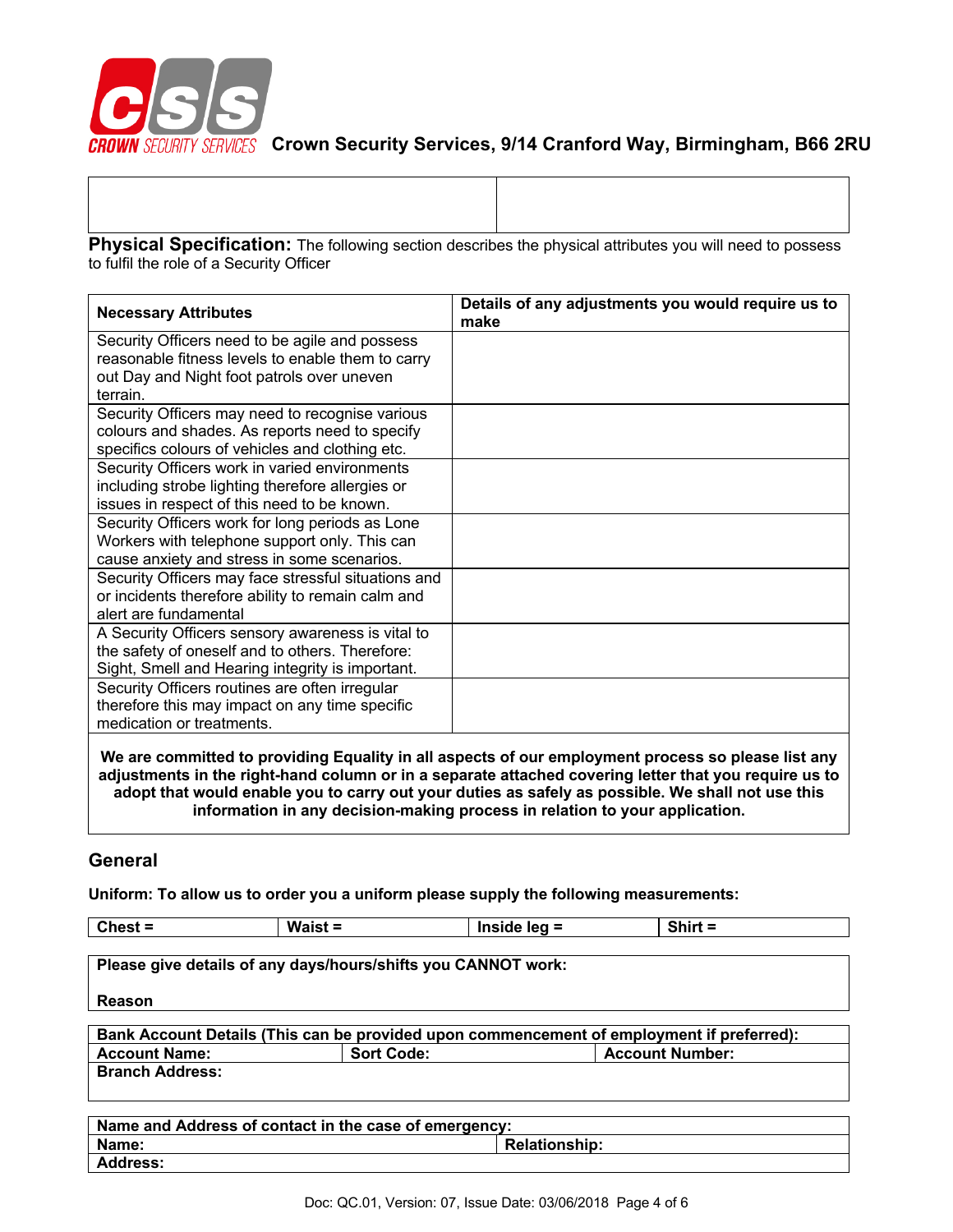

| DL.<br>one. | <b>A</b><br>M<br>ш. |
|-------------|---------------------|
|             |                     |

#### **DECLARATION BY APPLICANT**

- 1. I agree not to divulge any information however acquired relating to the Company, its Business or its Clients to any other Person, Company or Organisation without written consent from the Company either during or after employment is determined.
- 2. I agree to abide by the rules of the company at all times and agree to a personal search as and when required.
- 3. I agree to attend Training Courses appropriate to my employment as mutually agreed by the company and myself.
- 4. If accepted I consent to a medical examination carried out by a company nominated Doctor if required.
- 5. I have detailed my previous 5 years history and consent to the company contacting such persons including character referees as necessary to verify those details in accordance with British Standards BS 7858
- 6. I AGREE/I DO NOT AGREE, to my present employer being contacted BEFORE an offer of employment is made.
- 7. I understand my present employer will be contacted after I accept any provisional offer of employment.
- 8. I understand that any offer of employment is subject to the satisfactory 5 years screening process.
- 9. I understand that any offer of employment is subject to 12 weeks probationary period.
- 10. I understand that, and agree a credit reference check must be completed to determine my financial position at the time of application. (I could provide this at Interview as long if it is dated within 3 months)
- 11. I understand that if any information I have provided on this form is subsequently found to be false or misleading I will be liable to disciplinary procedures that could result in dismissal without notice.
- 12. I understand that all documents submitted by me to prove identity and/or address may bechecked for authenticity and any anomalies will be reported to the necessary officials without reference.
- 13. I understand that it is a criminal offence to make false statements on this Application Form.
- 14. I confirm that if I commence employment with your company and I am registered as unemployed, I will inform the relevant authorities of my revised employment status.
- 15. I understand that it may be necessary to share or divulge or request checks including my personal data where necessary for the performance of a contract. This does not affect my rights under GDPR (General Data Protection Regulation) but refusal may affect suitability for employment or to work on a specific contract. The adjoining form must be completed to progress your application.
- 16. I agree where checks are carried out which will involve a charge, Crown Security Services will inform me in advance of the costs and I give permission for the said charges to be deducted from my salary.

#### **SIGNATURE APPLICANT:**

**NAME:**

**DATE:**

| OFFICE USE ONLY    |                    |              |  |
|--------------------|--------------------|--------------|--|
| Interviewed By:    |                    | Date:        |  |
| Accept             | <b>Reject Hold</b> | Rate of Pay: |  |
| <b>Start Date:</b> |                    | Site:        |  |
|                    |                    |              |  |